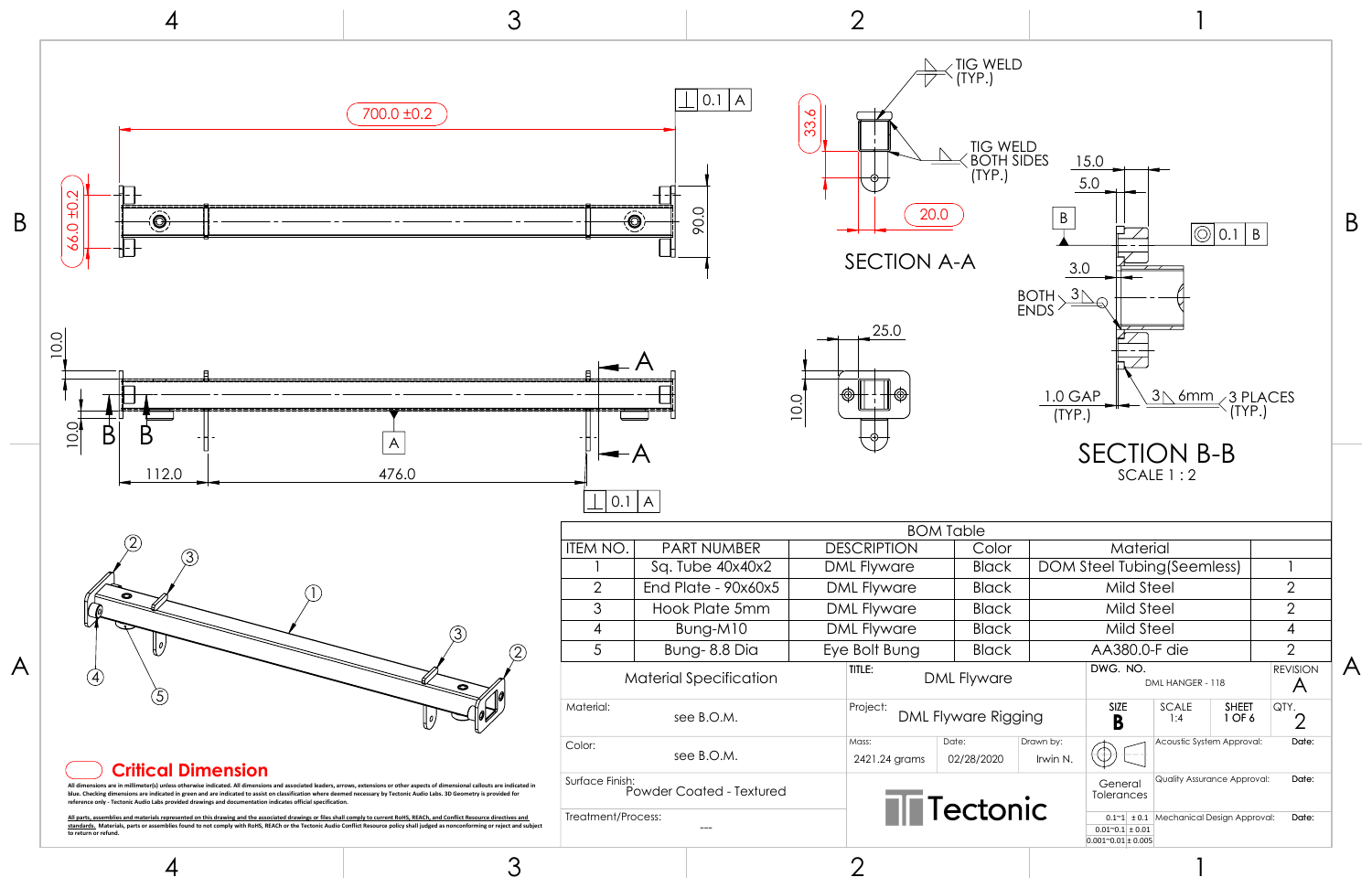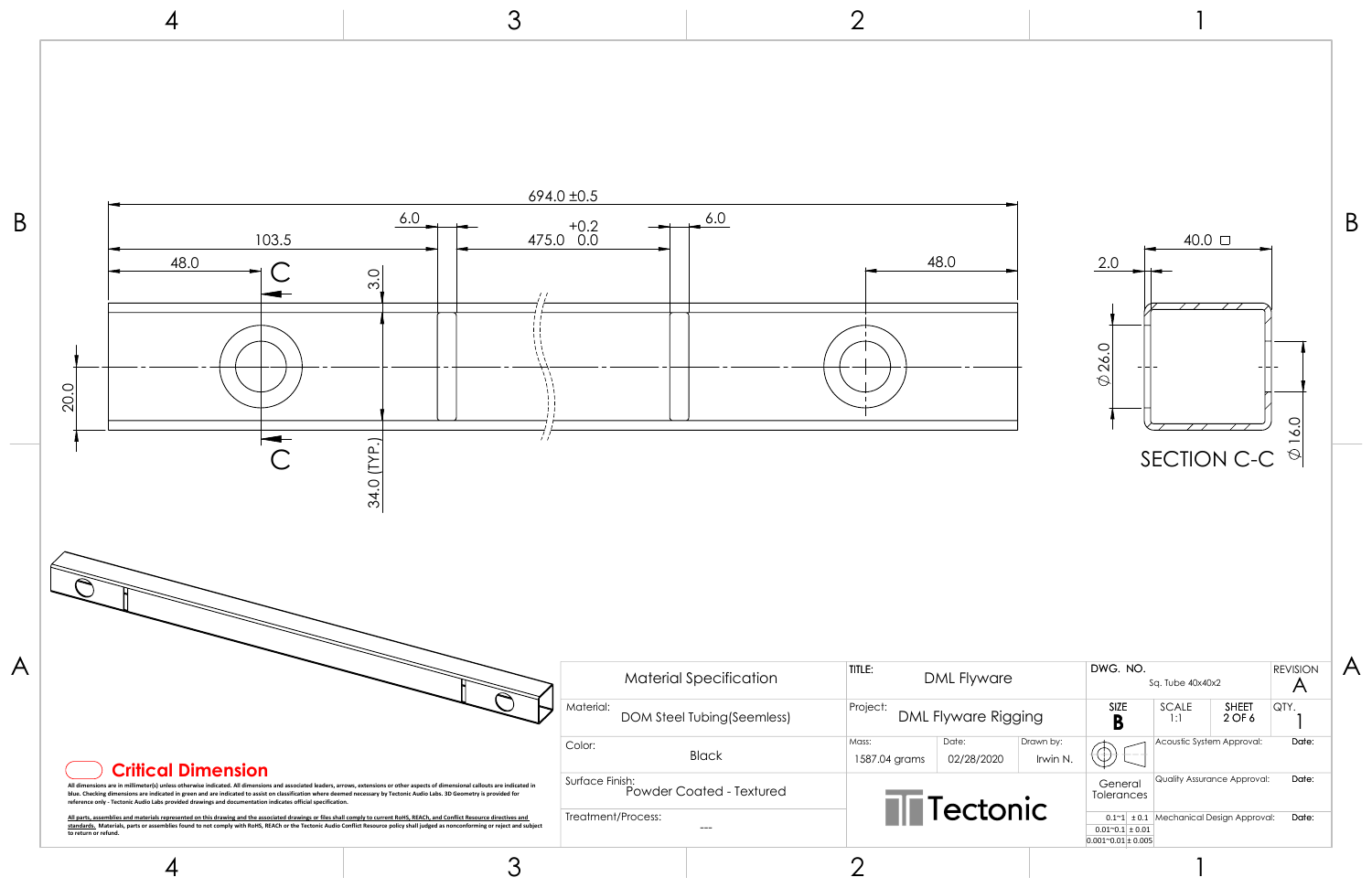| AL Flyware          |                       | DWG, NO.<br>End Plate - $90x60x5$                                          |       |                                    |                        | <b>REVISION</b> |
|---------------------|-----------------------|----------------------------------------------------------------------------|-------|------------------------------------|------------------------|-----------------|
| yware Rigging       |                       | <b>SIZE</b><br>В                                                           |       | <b>SCALE</b><br>1:1                | <b>SHEET</b><br>3 OF 6 | QTY.            |
| Date:<br>02/28/2020 | Drawn by:<br>Irwin N. |                                                                            |       | Acoustic System Approval:          | Date:                  |                 |
| ectonic             |                       | General<br>Tolerances                                                      |       | <b>Quality Assurance Approval:</b> |                        | Date:           |
|                     |                       | $0.1^{\sim}1$<br>$0.01^{\circ}0.1$ ± 0.01<br>$0.001^{\circ}0.01 \pm 0.005$ | ± 0.1 | Mechanical Design Approval:        |                        | Date:           |

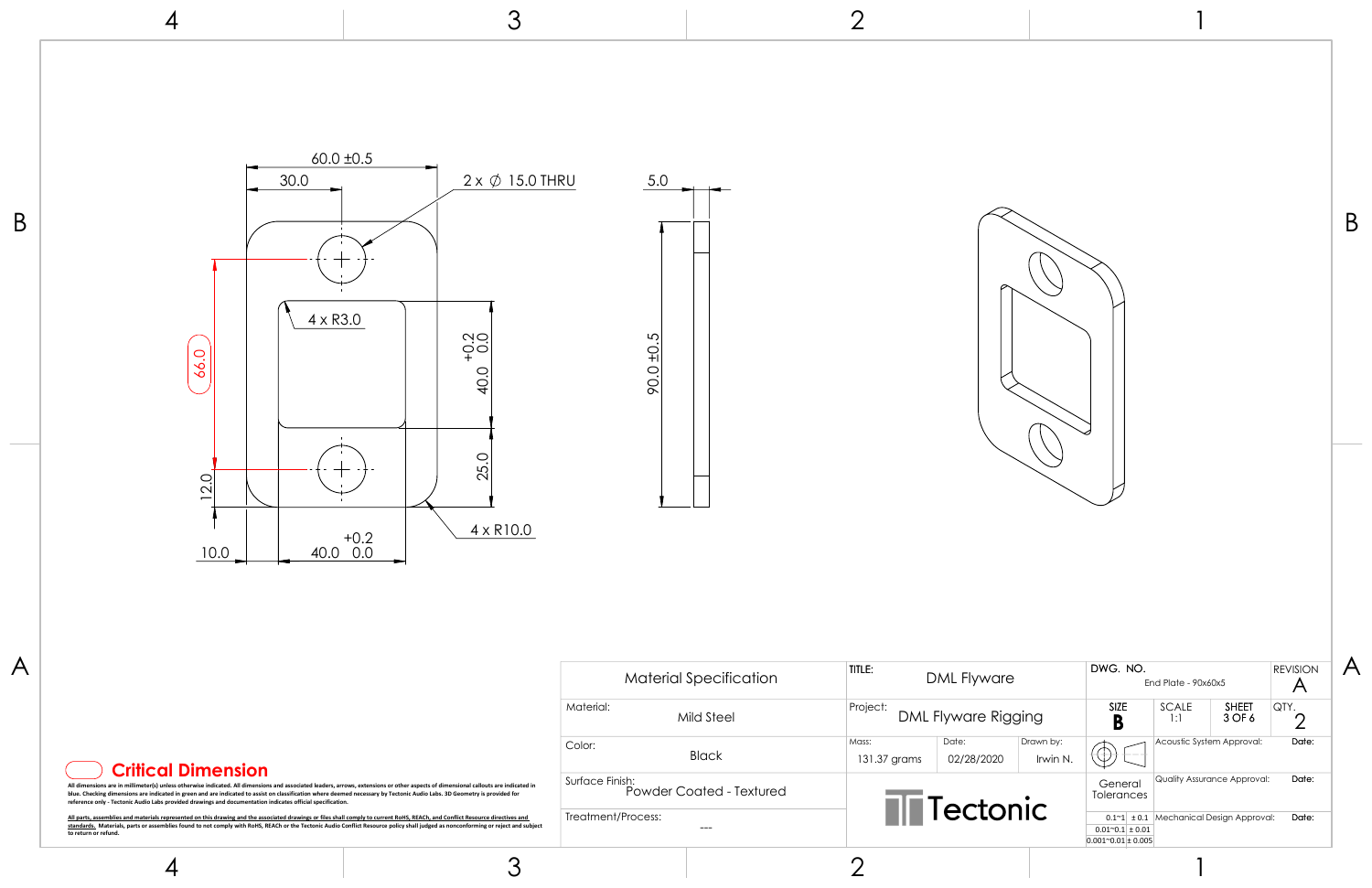|                     |                       |                                                                                    |                           |                                                                          |                      | Β |
|---------------------|-----------------------|------------------------------------------------------------------------------------|---------------------------|--------------------------------------------------------------------------|----------------------|---|
| AL Flyware          |                       | DWG. NO.                                                                           | Hook Plate 5mm            |                                                                          | <b>REVISION</b><br>A |   |
| yware Rigging       |                       | SIZE<br>B                                                                          | SCALE<br>1:1              | <b>SHEET</b><br>4 OF 6                                                   | QTY.<br>2            |   |
| Date:<br>02/28/2020 | Drawn by:<br>Irwin N. |                                                                                    | Acoustic System Approval: |                                                                          | Date:                |   |
| ectonic             |                       | General<br>Tolerances<br>$0.01^{\sim}0.1 \pm 0.01$<br>$0.001^{\sim}0.01 \pm 0.005$ |                           | Quality Assurance Approval:<br>$0.1~1$ ± 0.1 Mechanical Design Approval: | Date:<br>Date:       |   |
|                     |                       |                                                                                    |                           |                                                                          |                      |   |

3 2 4 100.6 5.0  $\overline{B}$   $\overline{B}$  $\bigcirc$  $\overline{73.6}$  10.0 5.0  $\phi$  9.0 THRU R17.0 34.0 44.0 17.0  $A$  DWG. NO. TITLE: Material Specification DML Flyware Project: Material: DML Flyware Rig Mild Steel Mass: Color: Black 129.68 grams 02/28/2020 **Critical Dimension** Surface Finish: All dimensions are in millimeter(s) unless otherwise indicated. All dimensions and associated leaders, arrows, extensions or other aspects of dimensional callouts are indicated in<br>blue. Checking dimensions are indicated in Powder Coated - Textured Tector **reference only - Tectonic Audio Labs provided drawings and documentation indicates official specification.** Treatment/Process:

---

4

3

<u>All parts, assemblies and materials represented on this drawing and the associated drawings or files shall comply to current RoHS. REACh, and Conflict Resource directives and<br><u>standards.</u> Materials, parts or assemblies fo</u>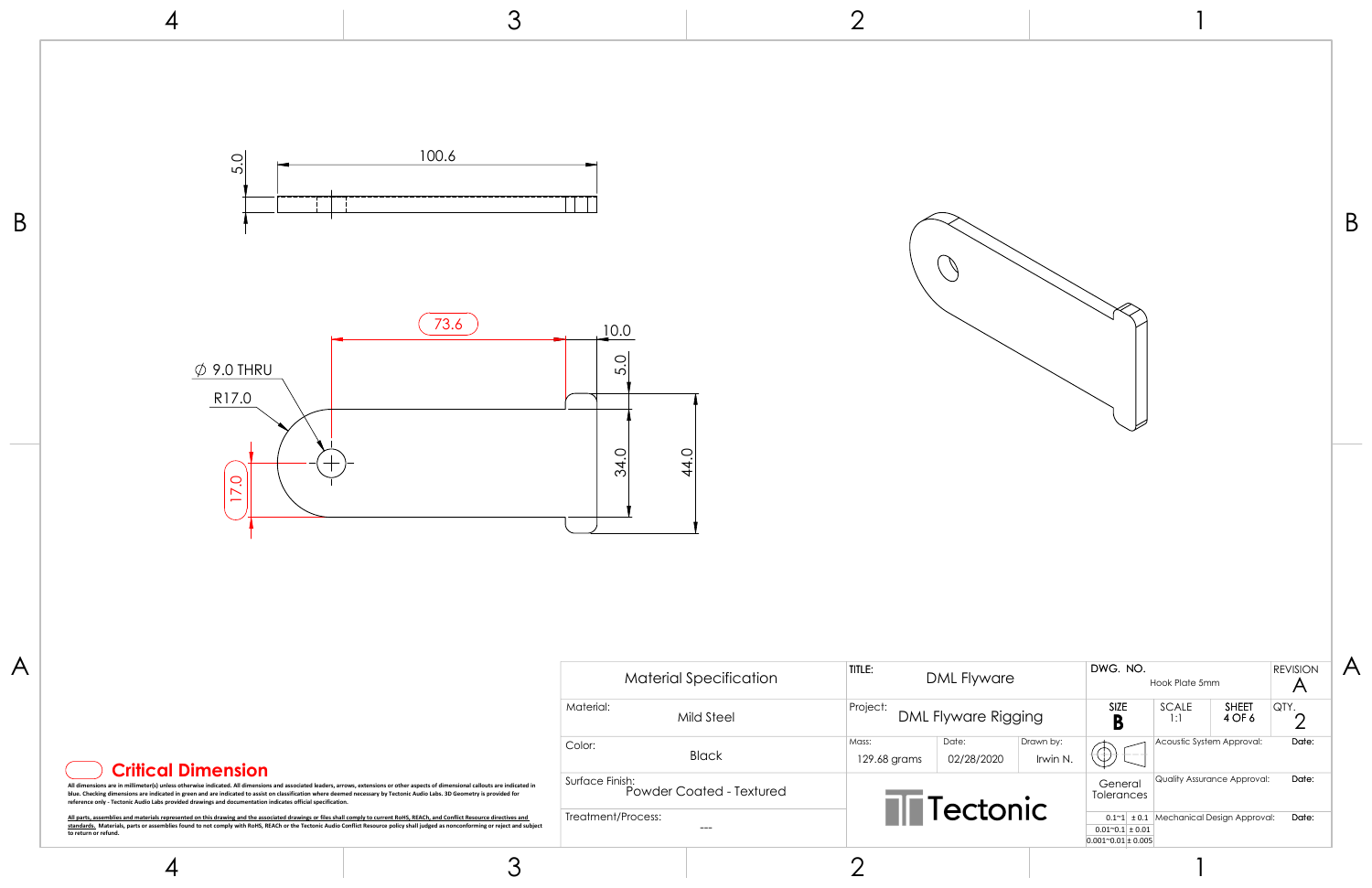

|  | <b>Critical Dimension</b> |
|--|---------------------------|
|  |                           |